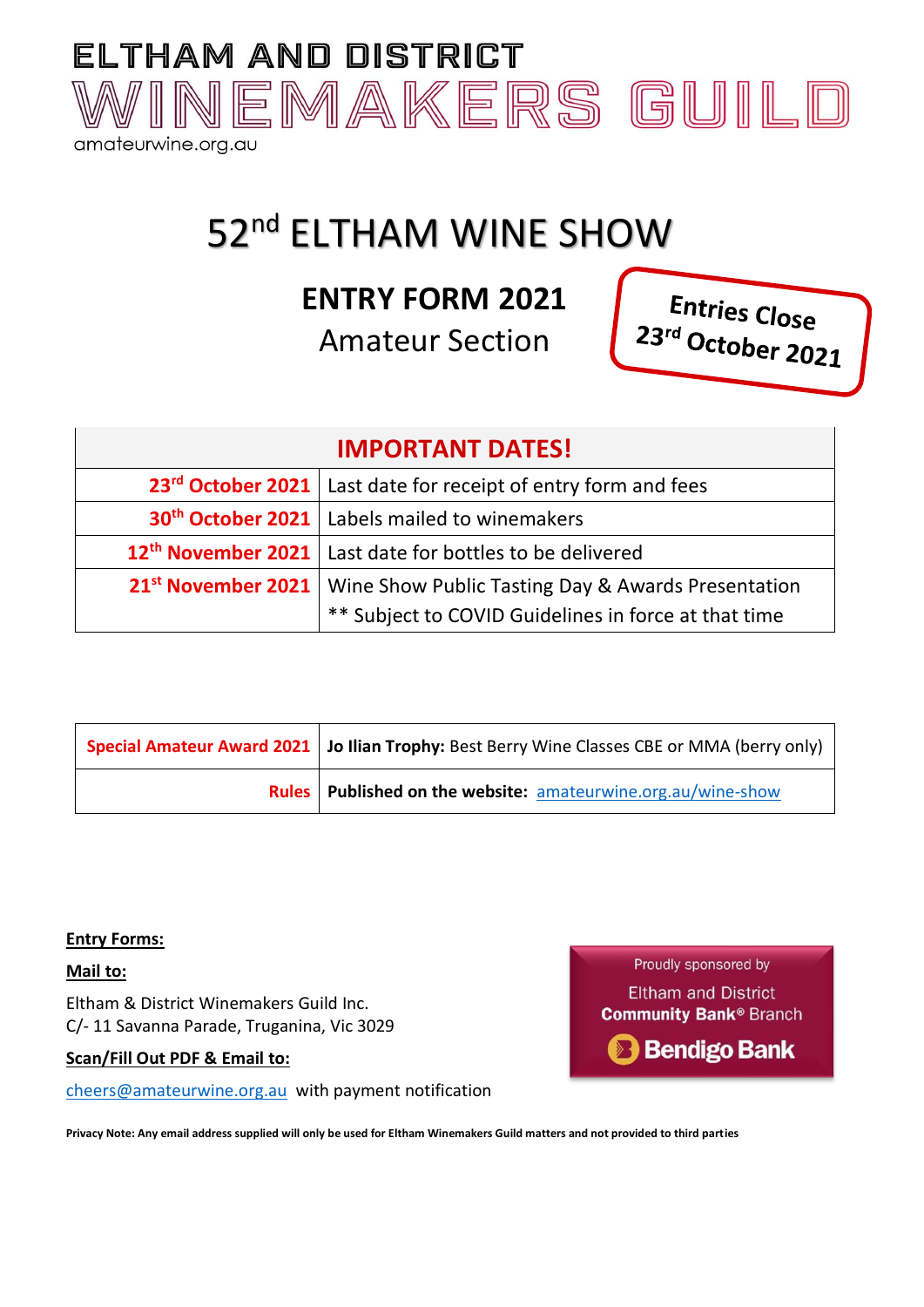

amateurwine.org.au

## **AMATEUR EXHIBITOR ENTRY FORM 2021**

| Surname:             | <b>First Name:</b>                                                                                                             |                                 |             |                             |
|----------------------|--------------------------------------------------------------------------------------------------------------------------------|---------------------------------|-------------|-----------------------------|
| <b>Address:</b>      |                                                                                                                                |                                 |             |                             |
|                      | <b>Post Code:</b>                                                                                                              |                                 |             |                             |
| Telephone:           | <b>Mobile:</b>                                                                                                                 |                                 |             |                             |
| Email:               |                                                                                                                                |                                 |             |                             |
|                      | Wine Guild Member? (please tick)<br>Eltham $\square$                                                                           | Frankston L                     |             |                             |
|                      | Other Guild? (please name)                                                                                                     | I do not belong to a wine Guild |             |                             |
|                      | *Name to appear on award certificates                                                                                          |                                 |             |                             |
| <b>Class</b><br>Code | <b>Description (Predominant Components)</b>                                                                                    | Year of<br><b>Vintage</b>       | <b>Fees</b> | <b>Office</b><br><b>Use</b> |
|                      |                                                                                                                                |                                 | \$12        | \$12                        |
|                      |                                                                                                                                |                                 | \$5         | \$17                        |
|                      |                                                                                                                                |                                 | \$5         | \$22                        |
|                      |                                                                                                                                |                                 | \$5         | \$27                        |
|                      |                                                                                                                                |                                 | \$5         | \$32                        |
|                      |                                                                                                                                |                                 | \$3         | \$35                        |
|                      |                                                                                                                                |                                 | \$3         | \$38                        |
|                      |                                                                                                                                |                                 | \$3         | \$41                        |
|                      |                                                                                                                                |                                 | \$3         | \$44                        |
|                      |                                                                                                                                |                                 | \$3         | \$47                        |
|                      |                                                                                                                                |                                 | \$3         | \$50                        |
|                      |                                                                                                                                |                                 | \$3         | \$53                        |
|                      |                                                                                                                                | <b>Subtotal</b>                 |             |                             |
|                      | Additional Entry Tickets @ \$12 each includes free tasting glass<br>Note: cost of Wine Show Entry is \$17 if not pre purchased | No:                             | \$          |                             |
|                      | Results Book @ \$10 each                                                                                                       | No:                             | \$          |                             |
|                      |                                                                                                                                | <b>TOTAL</b>                    | \$          |                             |

Entry forms must be lodged by 23<sup>rd</sup> October 2021 and bottles delivered by 12<sup>th</sup> November 2021 **Direct Deposit payment (preferred**)

I have paid by Electronic Funds Transfer using the reference: …………………………………………………………………….. **EFT Payments**: Eltham & District Winemakers Guild Inc. BSB 633000 Account No 10164119 (Bendigo Bank)

#### **Credit Card payment**

I wish to pay by credit card. Please send an invoice to this email address …………………………………………………… Note: card processing charges - MasterCard and Visa 2.2%

**Privacy Note: Any email address supplied will only be used for Eltham Guild matters and not provided to third parties**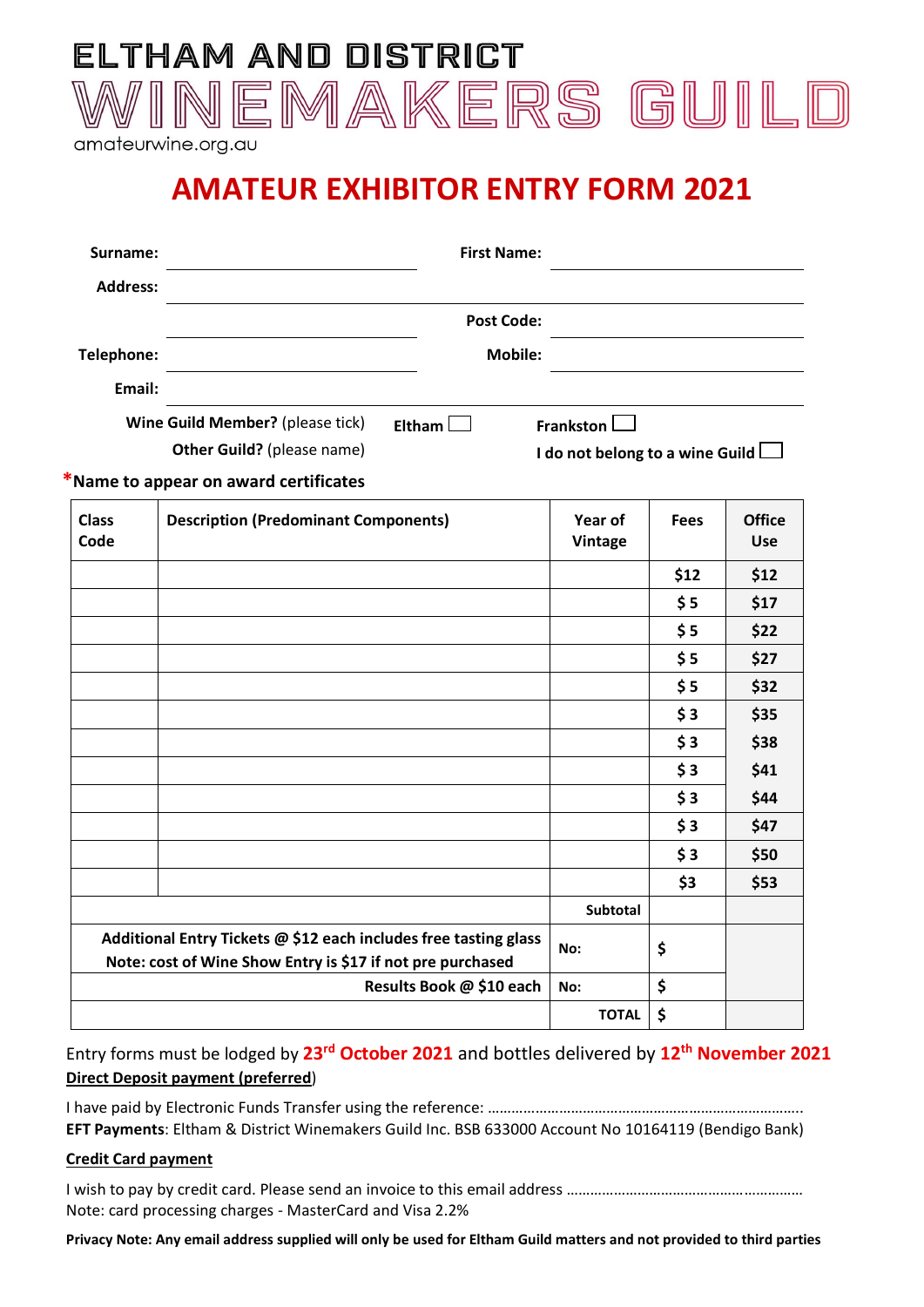## **GRAPE WINE CLASSES**

#### **GRAPE WINES: RED**

| <b>RSC</b> | <b>Shiraz</b>              | Current (2021) vintage   |
|------------|----------------------------|--------------------------|
| <b>RSP</b> | <b>Shiraz</b>              | <b>Previous vintages</b> |
| <b>RCC</b> | Cab Sauvignon or Cab Franc | Current (2021) vintage   |
| <b>RCP</b> | Cab Sauvignon or Cab Franc | <b>Previous vintages</b> |
| <b>RMC</b> | Merlot                     | Current (2021) vintage   |
| <b>RMP</b> | Merlot                     | Previous vintages        |
| <b>RPC</b> | <b>Pinot Noir</b>          | Current (2021) vintage   |
| <b>RPP</b> | <b>Pinot Noir</b>          | <b>Previous vintages</b> |
| <b>RBC</b> | <b>Other Blended Reds</b>  | Current (2021) vintage   |
| <b>RBP</b> | <b>Other Blended Reds</b>  | Previous vintages        |
| <b>RRA</b> | Any Rose                   | Any vintage              |
| <b>RLC</b> | Less Common varieties      | Current (2021) vintage   |
| <b>RLP</b> | Less Common varieties      | <b>Previous vintages</b> |

#### **GRAPE WINES: WHITE**

| WRA        | Riesling, Traminer, Pinot Gris | Any vintage            |
|------------|--------------------------------|------------------------|
|            | WCC Chardonnay                 | Current (2021) vintage |
|            | WCP Chardonnay                 | Previous vintages      |
|            | WBA Other Blended Whites       | Any vintage            |
| <b>WLA</b> | Less Common White varieties    | Any vintage            |
|            |                                |                        |

#### **GRAPE WINES: RED & WHITE**

| GVA        | Sweet White/Red - Any Variety Any vintage |             |
|------------|-------------------------------------------|-------------|
| <b>GSP</b> | Sparkling grape, red or white             | Any vintage |
| GFA        | Fortified grape red or white              | Any vintage |

*Eltham & District Winemakers Guild Award Certificates will be available for collection at the Public Tasting Day, or mailed to Award winners. Wine Show results will be available on the Guild's website before the end of November. Entrants will receive an email notification when results are available.*

*Gold and Silver wine bottle stickers are available for sale from the Eltham & District Winemakers Guild for attachment to your wine bottles. For more information email [cheers@amateurwine.org.au.](mailto:cheers@amateurwine.org.au)*